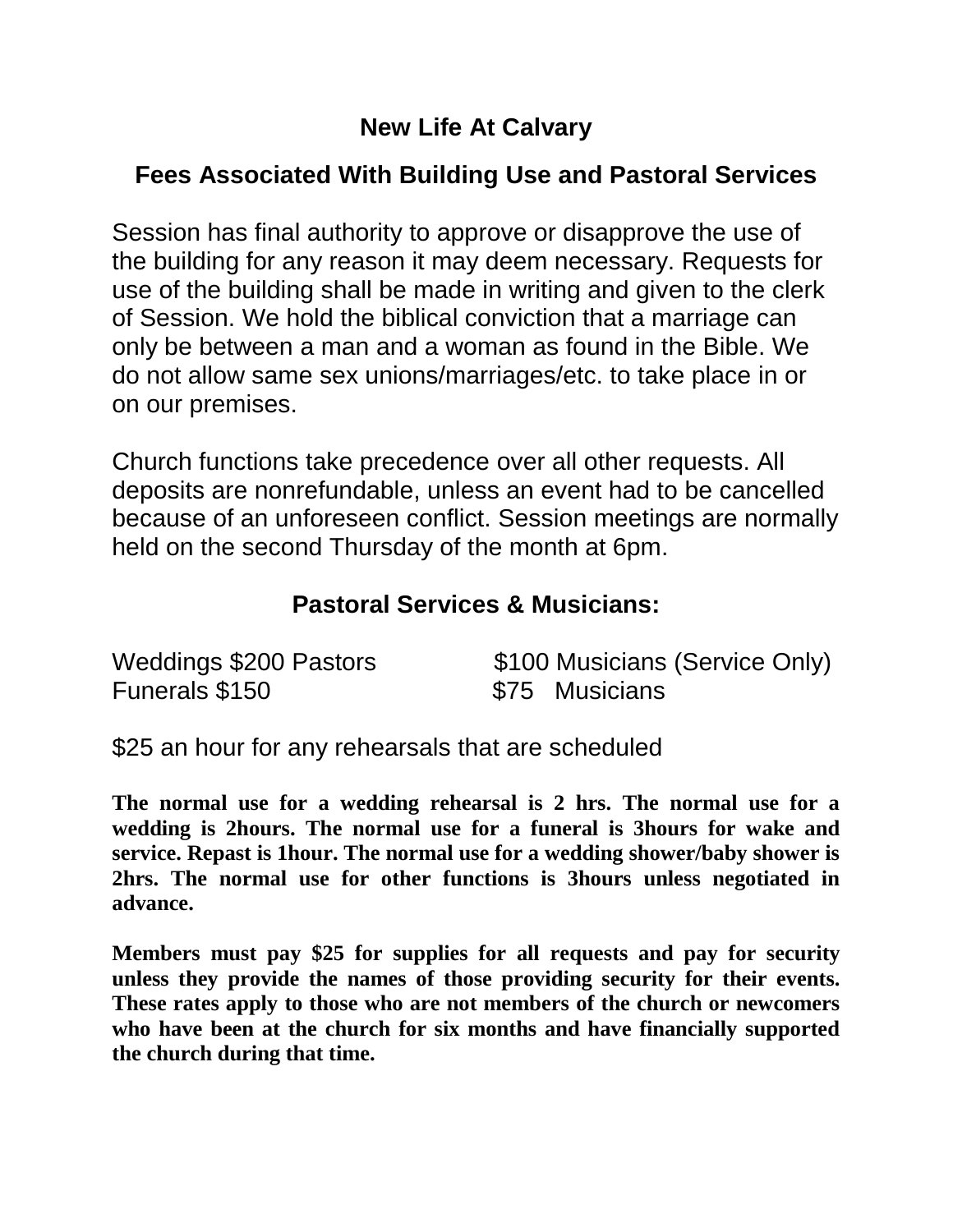## **There Is A Security Cost Associated With All Rentals!**

#### **Sanctuary 3 hours**

Wedding \$300 \$375 If Gym or Fellowship Hall Needed (Add \$100 if Air Conditioning Is Needed)

Funeral \$250 \$325 If Gym Or Fellowship Hall Needed

\$50 per hour if beyond 3 hours

Security \$25 per hour

#### **Chapel 3 hours**

\$125.00 \$200.00 If Gym or Fellowship Hall Needed (Add 75.00 If Air Conditioning Is Needed)

\$50 per hour if beyond 3 hours

Security \$25 per hour

## **Gymnasium 3 hours**

\$150 (Add 75.00 If Air Conditioning Is Needed)

Security \$25 per hour

\$50 per hour if beyond 3 hours

Special Rate for Outside Church Youth Recreational Activities \$50 1 hr. \$75.00 2hrs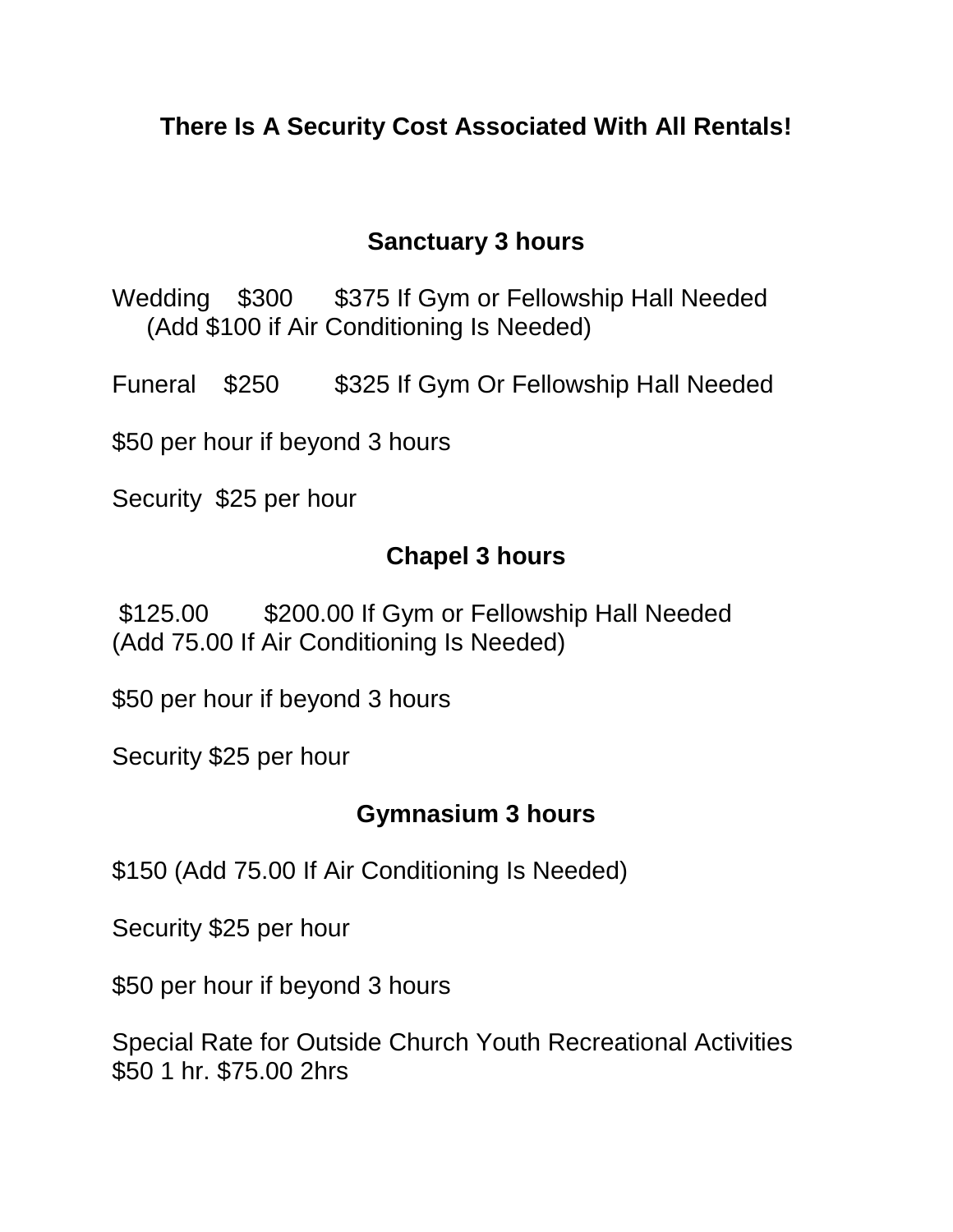## **Fellowship Hall 3 hours**

\$150.00

Security \$25 per hour

\$50 per hour if beyond 3 hours

#### **Classroom 2 hours**

\$30.00

Security \$25 per hour

# **Kitchen (3 hours)**

\$100.00

Security \$25 Per hour

## **Parking Lot (3 hours)**

\$100.00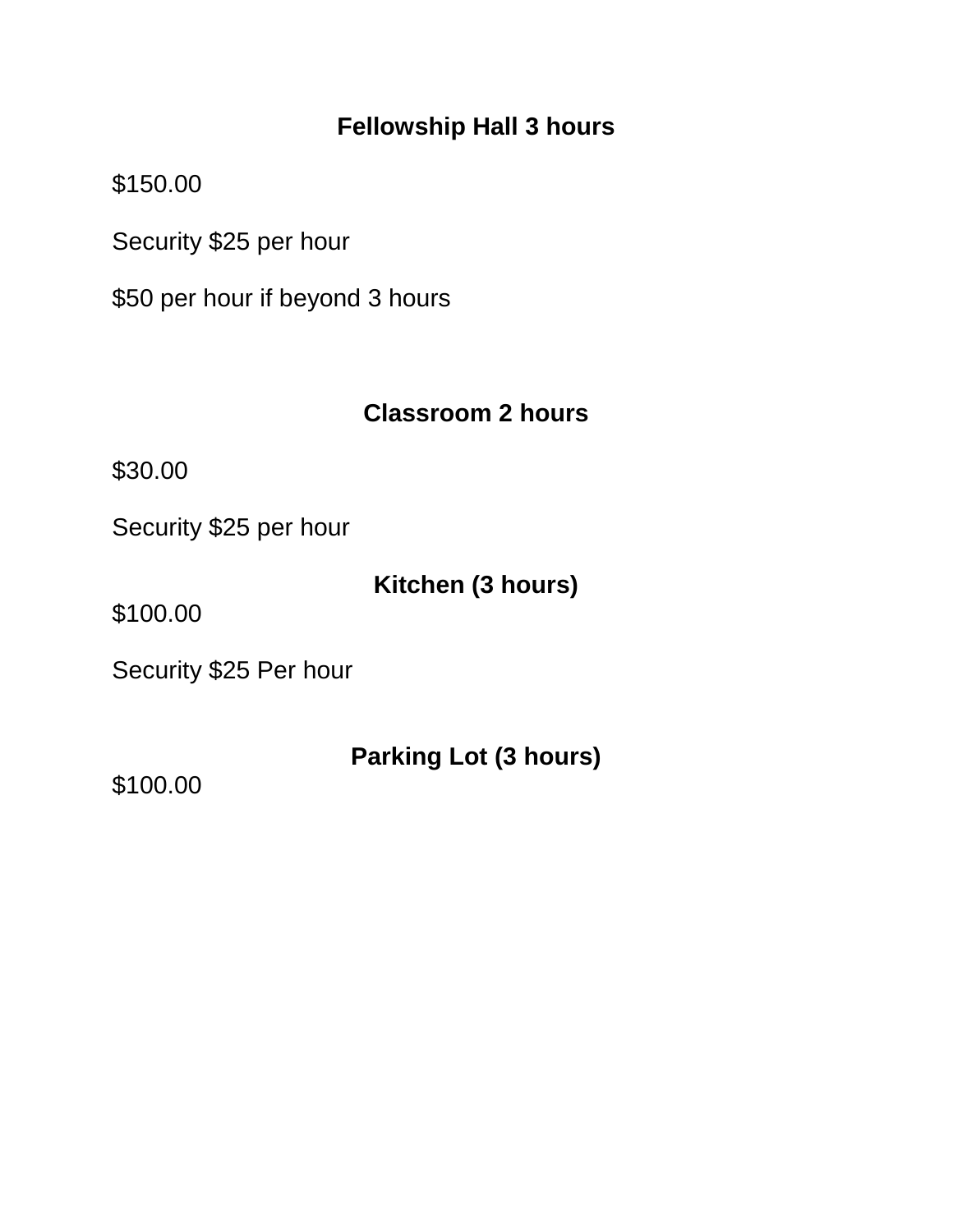# **Building Request Form**

| Name: Church Women United Of Greater Cleveland—LaVerne                               |  |  |
|--------------------------------------------------------------------------------------|--|--|
|                                                                                      |  |  |
| Space Requested-Check All That Are Needed:                                           |  |  |
| ___Sanctuary _X_Chapel __X_Fellowship Hall ___Gym                                    |  |  |
| ___Kitchen ____ Parking Lot ____Classroom                                            |  |  |
| Type Of Activity: Service meal Date Of Activity: Friday<br>Novemeber 2 <sup>nd</sup> |  |  |
| Time Of Activity Start: 9:00 ________ End: 2pm_____                                  |  |  |
| Rehearsal Needed: Yes / No Start: _______ End: _______                               |  |  |
|                                                                                      |  |  |
|                                                                                      |  |  |

**Outside Guests**: \$50 Nonrefundable Deposit is required at the time of the approval. The Remaining Balance Is due the day before the event.

**For Members Only**: All Members are to pay \$25 for supplies for requesting any space other than the classroom. The amount is due when the space is approved. Members are responsible for their own setup prior to an event since they are not paying for the area. Members are to pay \$40 cleaning fee for sanctuary, gym,